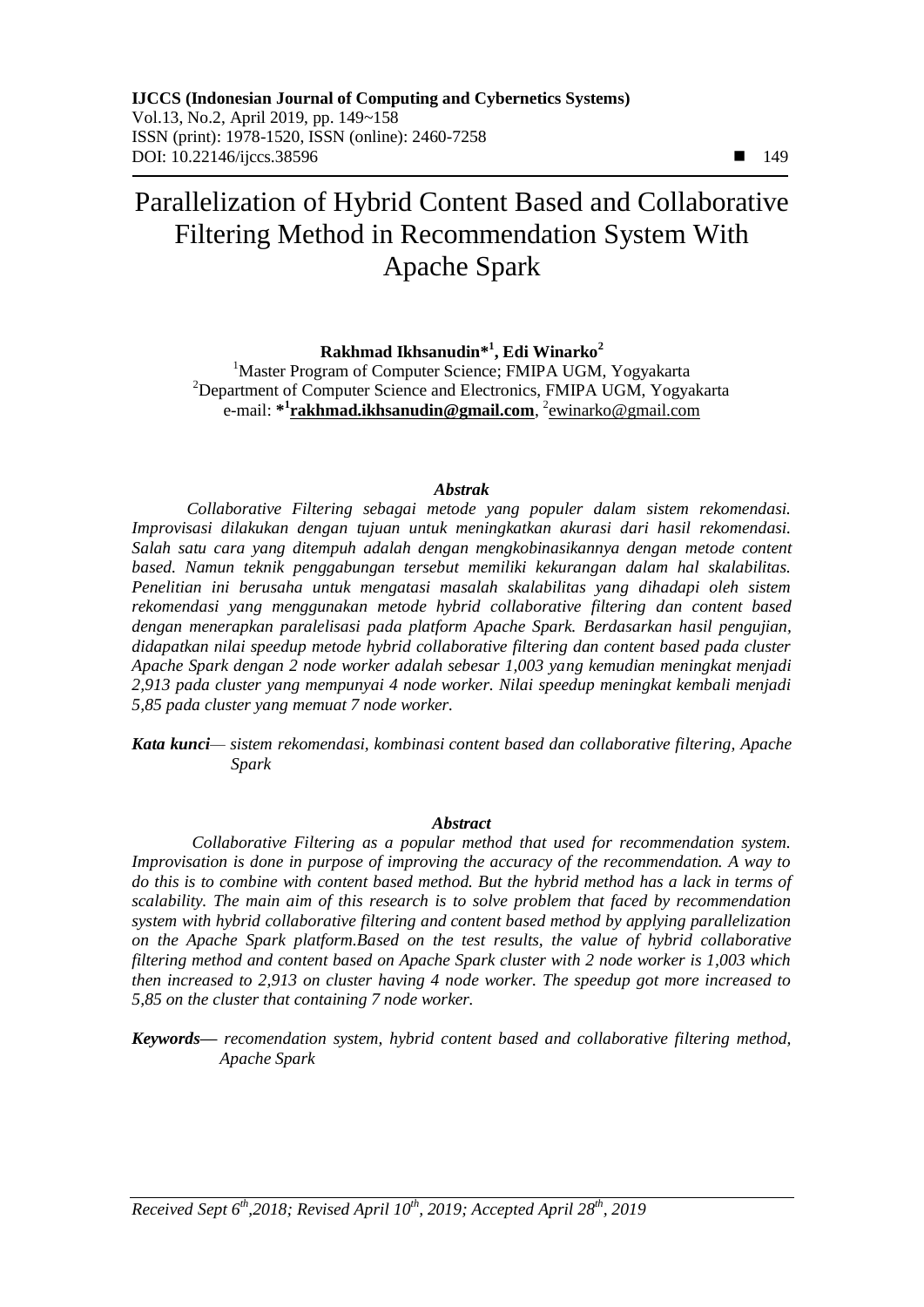#### 1. INTRODUCTION

In everyday life we are often faced with a large selection of items that we do not have knowledge of the item. In this case the recommendation system is present to provide recommendations on what items should be selected. The recommendations given are expected to help users determine what items will be chosen, such as what items to buy, what books will be read, what music will be heard or what films to watch and many more [1]. Collaborative Filtering is one of the popular algorithms used to build recommendation systems. Collaborative filtering generates recommendations based on the assessment or behavior of other users in the system. As a method that is widely adopted in the recommendation system, collaborative filtering is divided into 4 methods: user-based, item-based, model-based and fusion-based approach. In practice, collaborative filtering is also divided into three types, namely memorybased collaborative filtering, model-based and collaborative filtering. The working principle of a memory-based collaborative filtering algorithm is to use user ratings to get the same preference between users and between items [2].

Improvisation of collaborative filtering methods is done with the aim of increasing accuracy of the recommendations. One of the methods taken is to hybridize it with content based methods. Collaborative filtering generates recommendations based on active user ratings. Whereas content based methods improve recommendations based on items that have similarities to preferred items. This hybrid technique has proven to be superior to traditional recommendation techniques. However, despite having advantages in quality recommendations, the recommendation technique with the hybrid method has deficiencies in terms of scalability. Scalability is generally used in the technical domain to describe how system size and size of the problem will affect machine performance and algorithms. The number of data and algorithms are more complex, resulting in less optimal performance of the algorithm [3]. One indication of this scalability problem is the increased time needed to provide recommendations to users when the recommendation system data volume increases.

Scalability of a collaborative filtering recommendation system is a theme that is widely discussed in various studies with various proposed methods and approaches, one of which is the scale-out approach. In the scale-out approach, an additional computer node is used to run a recommendation system to obtain good scalability. The scale-out method implemented in previous research was using MapReduce Hadoop as practiced by [4], [5], [6], and [7] to get good scalability from traditional collaborative filtering recommendation systems. Another study was conducted by [8] who used Apache Spark to implement a scale-out approach to overcome the scalability of the recommendation system with traditional collaborative filtering methods. The use of Apache Spark by [8] was motivated by the assessment of the MapReduce Hadoop which used a lot of read and write processes to the hard disk which was considered less suitable for the implementation of collaborative filtering algorithms that have many iterative steps. It is expected that implementing it in the Apache Spark cluster will get more optimal results because Apache Spark is able to do processing using cache memory on each node in parallel.

#### 2. METHODS

The architecture of the hybrid content based and collaborative filtering method models is shown in Figure 1. The first stage is reading a dataset consisting of three types of data, namely movies, ratings, and tags. Then the next step is to calculate the value of the bsed content method. After that, calculate the value of collaborative filtering methods. After the value of the calculation of the two methods is obtained, a hybrid calculation is performed using the results of the calculation of content based and collaborative filtering methods.

Furthermore, testing is carried out in parallel using the Apache Spark cluster. The model that has been created is run on each cluster scheme that has a number of different worker nodes. Then the acceleration obtained in each cluster scheme is calculated.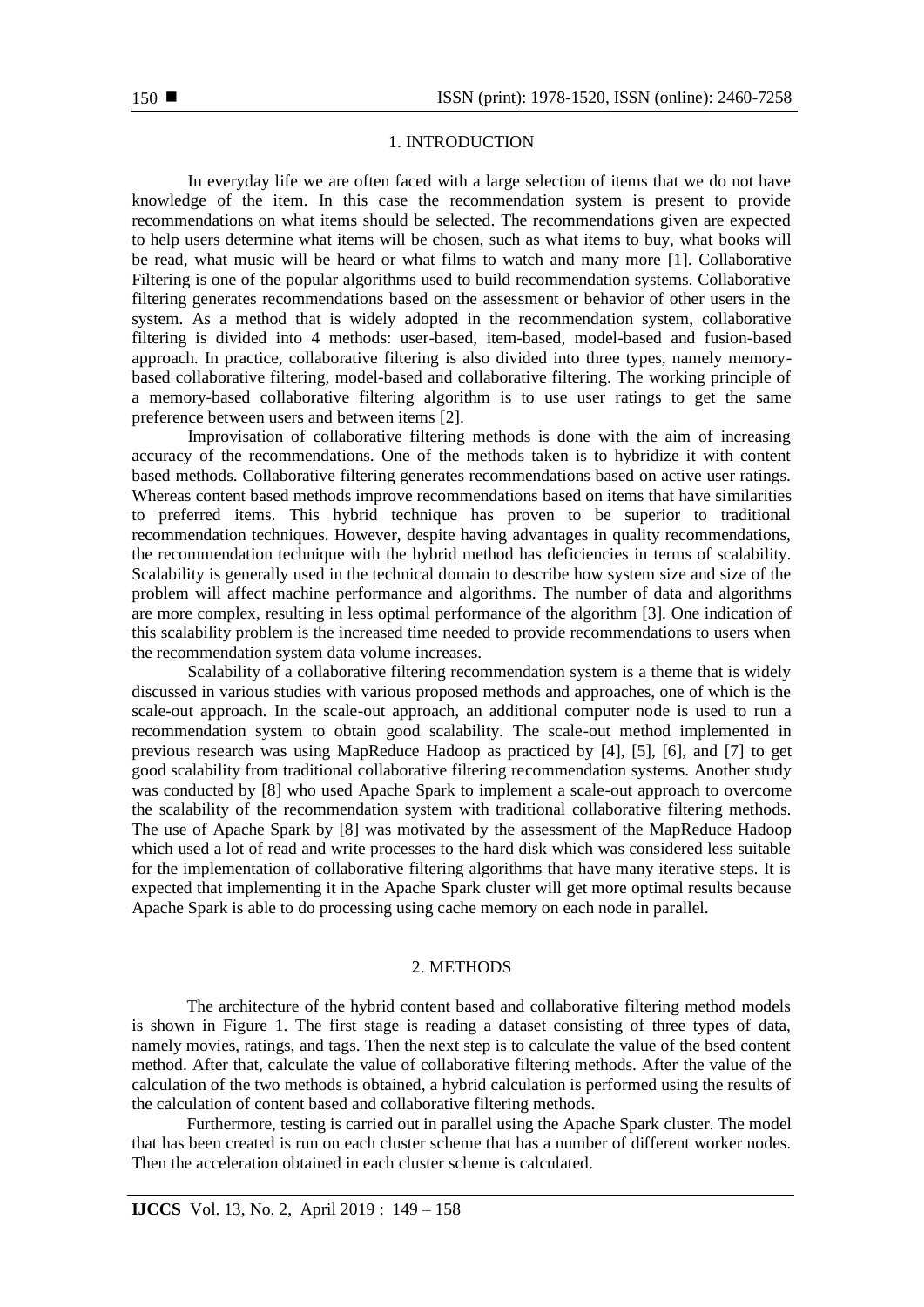

Figure 1 Hybrid collaborative filtering and content based architecture model

# *2.1 Content Based Filtering*

Content based filtering method is usually used to look for similarities between documents using the terms contained in the item. But in this study, content based filtering will be used to calculate the similarity of a movie using genres and tags as terms. Then the preference is divided by combining genres and tags from the movie that the user likes. Then it will be compared with each movie that has no rating. The similarity of items to preferences greatly affects the value obtained by the item.

- 1. The first step of the content based method is to classify terms. Performed by calculating the number of terms that appear on each movieId.
- 2. Then the second step is to calculate the TF (Term Frequency) phrase in each movieId using equation (1).  $f(d, t)$  is occurrence of the word t in document d and  $n(d)$  is the number of words or terms contained in the document  $d$ .

$$
TF(d,t) = \frac{f(d,t)}{n(d)}\tag{1}
$$

3. After that, calculate IDF (Inverse Document Frequency) from each phrase. Performed using equation (2).  $df(t)$  adalah jumlah dokumen yang memiliki kata t dan D adalah jumlah seluruh dokumen. IDF mempertimbangkan frekuensi kata pada seluruh dokumen yang ada. Pembobotan IDF menganggap bahwa bobot sebuah kata akan besar jika kata tersebut sering muncul dalam sebuah dokumen tetapi tidak banyak dokumen yang mengandung kata tersebut.

$$
IDF(t) = log\left(\frac{D}{df(t)}\right)
$$
 (2)

4. Furthermore, calculating TF-IDF is done by calculating the TF value of the phrase in each movie multiplied by the IDF phrase value. Shown in equation (3).  $TF(d, t)$  is the term frequency of a word or term in a document and  $IDF(t)$  is the inverse document frequency of the term term.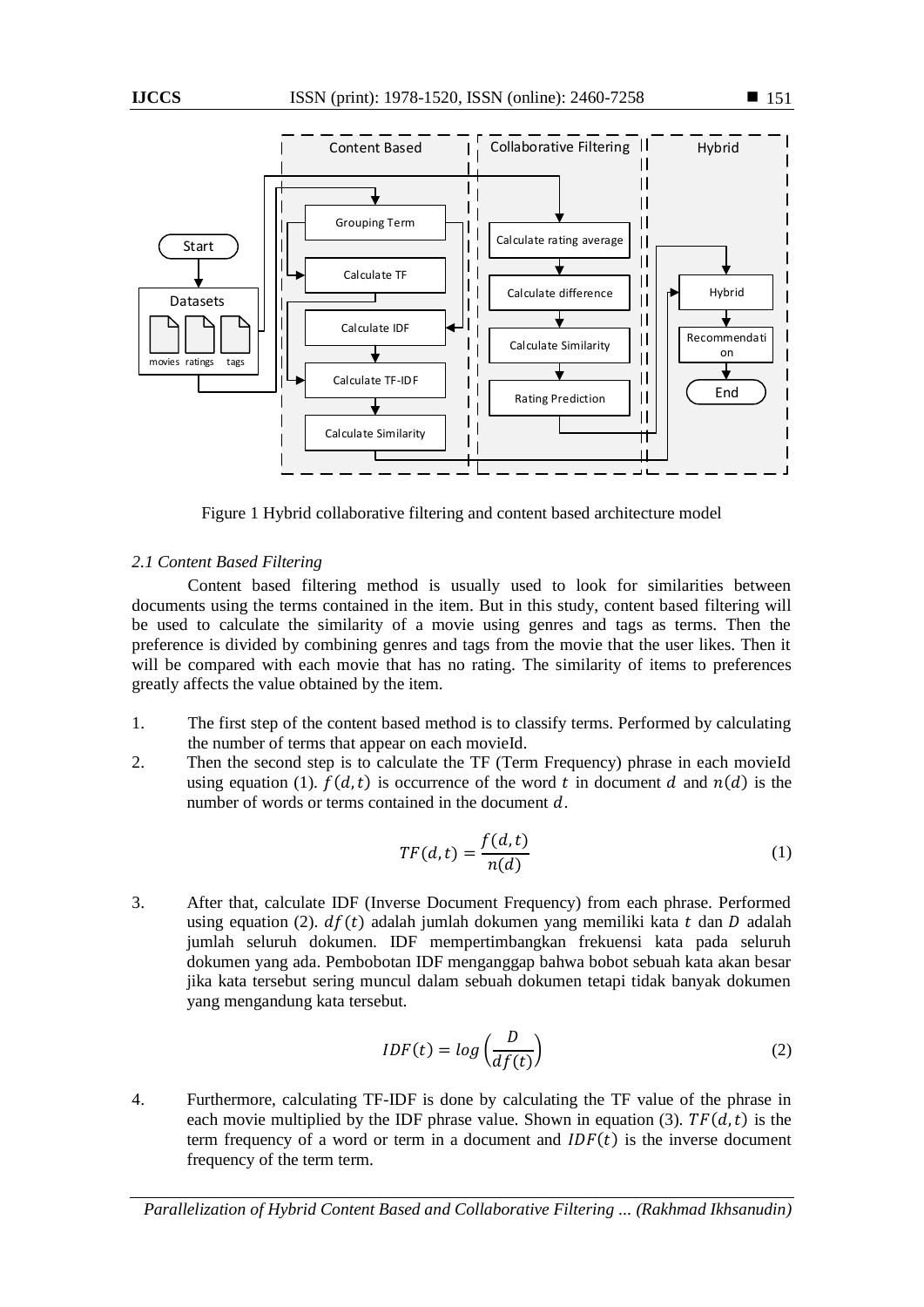$$
TFIDF(d,t) = TF(d,t) * IDF(t)
$$
\n(3)

5. Calculate similarity using the cosine similarity approach as shown in equation (4). The cosine similarity approach is often used to determine the proximity between text documents [9].Cosine similarity is a calculation that measures cosine values from the angle between two vectors (or two documents in a vector space). The results of the dot product addition to the TF-IDF phrase value for each movieId with the TF-IDF term values on the preference. Then divided by the value of the square roots of the sum of the results of the squared TF-IDF term in the movieId, multiplied by the sum of the results of the squared TF-IDF term in the preferences.

$$
Similarity(i_x, i_y) = \frac{\sum_{j=1}^{U} x_j \cdot y_j}{\sqrt{\sum_{j=1}^{U} x_j^2 \sum_{j=1}^{U} y_j^2}}
$$
(4)

#### *2.2 Collaborative FIltering*

Collaborative filtering method uses rating as the basis for rating prediction. In this study using collaborative filtering with an item based approach. Item-based collaborative filtering algorithm was developed to cover the weaknesses found in user-based collaborative filtering [10]. The basic idea is to make items that have been rated by users as a basis for calculating similarity, then a group of items that have similarity are selected with items that have been rated by the user. The similarity value is used as a weight when predicting the rating value on the target item. Users will get a movie recommendation that has a tendency similar to other users.

1. The first step is to calculate the average rating of each movie as shown in equation (5). The amount of rating  $(x_i)$  in the movie is divided by the COUNT rating value in the movie  $(n)$ .

$$
\bar{x} = \frac{1}{n} \sum_{i=1}^{n} x_i
$$
\n<sup>(5)</sup>

2. Then the difference between the average and the mean values is calculated. Shown in equation (6).

$$
difference = x_i - \bar{x} \tag{6}
$$

3. To calculate the Pearson-correlation value between two items, all rating values that do not have a partner with the same user are removed from the account. For example the set of users who give a rating on two items  $i$  and  $j$  is U, then the pearson-correlation equation to calculate the similarity of items i and j or  $s(i, j)$  is shown in equation (7).  $R(u, i)$  is the rating value given by the user to item i, while  $R(u, i)$  is the rating value given by the user to the item j.  $\bar{R}(*,i)$  is the average rating given in item i and  $\bar{R}(*,j)$  is the average rating given in item  $j$ .  $U$  is a set of users who have given a rating on items  $i$ and items  $j$ .

$$
s(i,j) = \frac{\sum_{u \in U} (R(u,i) - \bar{R}(*,i)) (R(u,j) - \bar{R}(*,j))}{\sqrt{\sum_{u \in U} (R(u,i) - \bar{R}(*,i))^{2}} \sqrt{\sum_{u \in U} (R(u,j) - \bar{R}(*,j))^{2}}}
$$
(7)

4. At the prediction stage, [10] proposes a weighted sum algorithm to predict as shown in the equation (below). As the name implies, the calculation of predictions for rating on item  $i$  by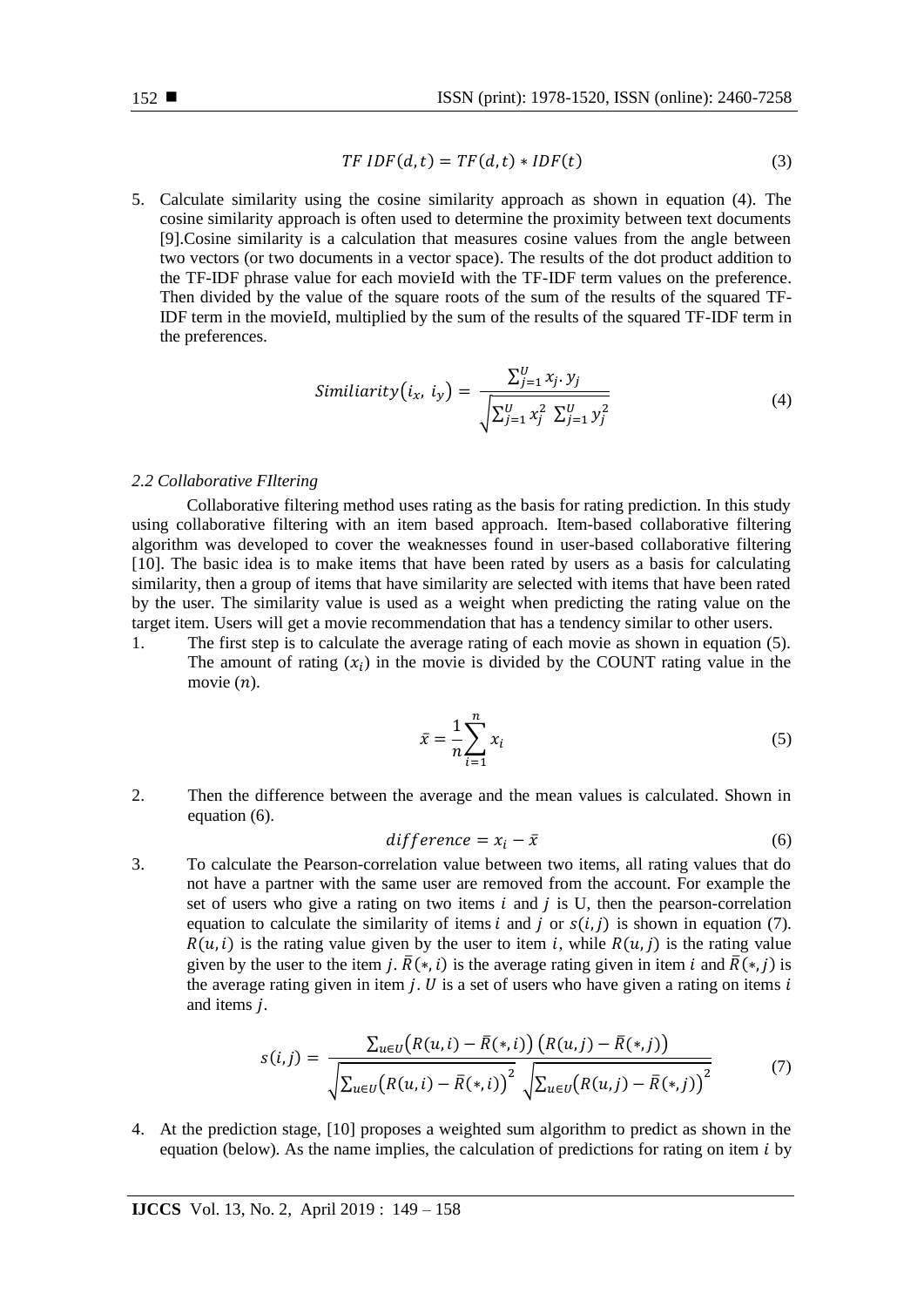user u, written  $P(u, i)$ , is done by adding up all rating values that are item-neighborhood members. Each sum added is weighted with  $s(i, j)$ , which is the similarity value of item i with item *j*. As shown in equation (8).  $s(i, j)$  is the similarity value between item *i* and item *j*.  $R(u, j)$  is the rating given by the user to item *j*. *N* is an item-neighborhood set.

$$
P(u, i) = \frac{\sum_{j \in N} s(i, j) R(u, j)}{\sum_{v \in N} (|s(i, j)|)}
$$
(8)

5. The last stage is recommendation, which is sorting based on predictive values and then selecting a number of items that have the highest predictive value. These recommended items have never been rated by active users, so after getting these recommendations the user is asked to provide feedback in the form of rating values.

#### *2.3 Hybrid*

This hybrid technique combines the results of calculating several linear recommendation techniques. This merger calculates the rating prediction separately first, then the results of each method are combined into one. [11] uses the weighted average formula to combine these results. In this study will apply a linear combination of methods. However, the combination that will be used is by summarizing the product of each method and its weight. Shown in equation (9).  $R_{h\nu brid}$  is prediction value.  $w_n$  is weight of the method that used.  $R_n$  is value of method calculation.

$$
R_{hybrid} = (w_1 R_1 + w_2 R_2) \tag{9}
$$

#### *2.4 Testing*

In this study, clusters will be created using Google Cloud Dataproc services. Then the data will be stored on the Google Cloud Storage service. The architecture of the cluster created is shown in Figure 2.



Figure 2 Apache Spark cluster architecture

The series of stages were executed in series starting from the first stage to the last stage. One stage can stand alone or process results from the previous stage. The dataset in the cluster is divided into several partitions, computing on stage is done on each partition in the form of a task. The task is run in parallel by the executor on each node. Drivers communicate with a coordinator called a master, who manages workers to run executors. Worker or slave is an instance that contains the executor to run the task. After SparkContext is connected to the cluster manager, the executor is allocated to each node to run the process and store data. Then the program code is sent to the executor, and finally SparkContext sends the task to the executor to run. As shown in Figure 3.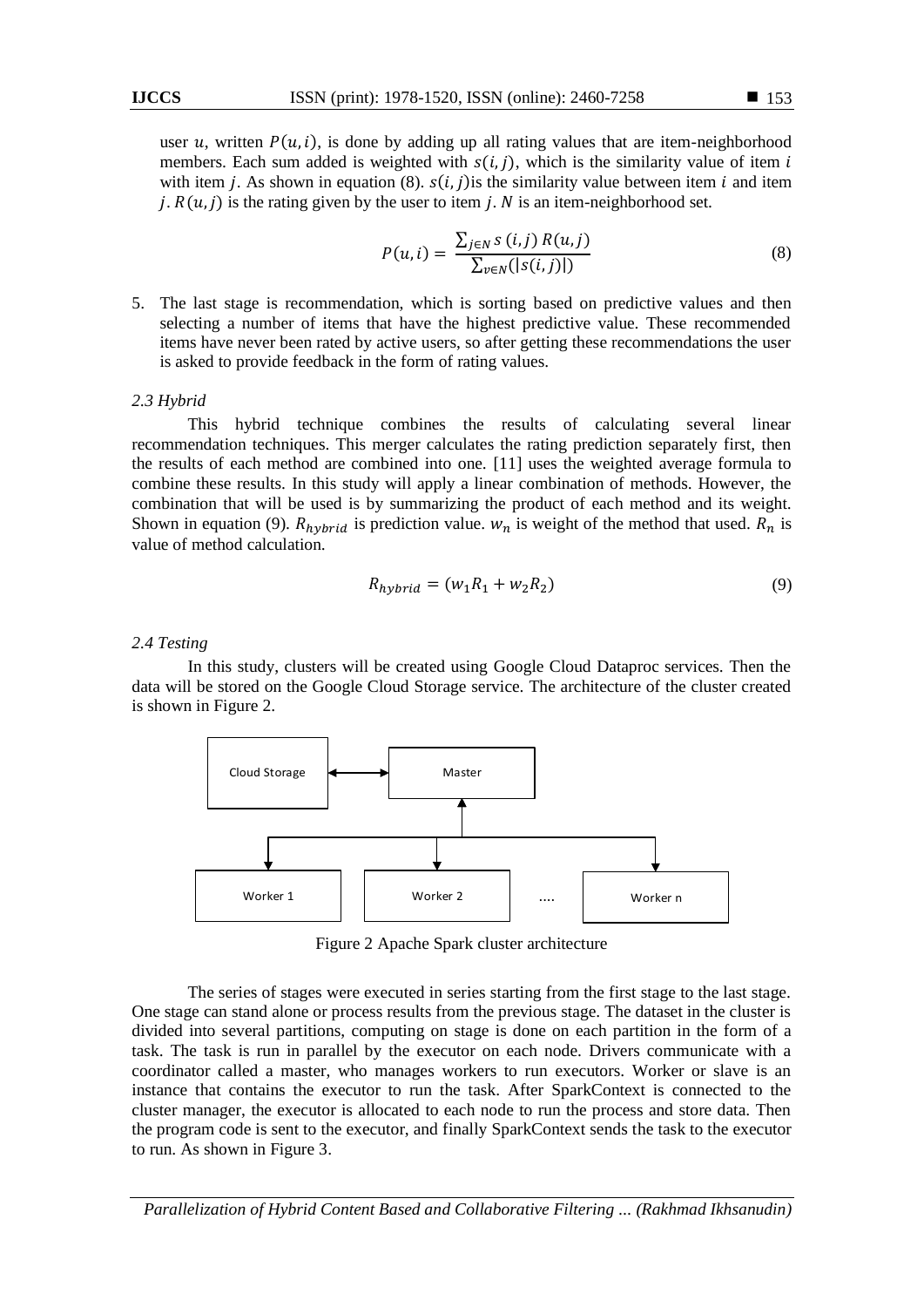

Figure 3 Job paths in the Apache Spark cluster [12]

#### 3. RESULTS AND DISCUSSION

#### *3.1 Dataset*

The data used for testing is the opensorce dataset obtained from MovieLens. The dataset used to generate recommendations consists of 671 users, 9066 movies, 1,222 tags and 100,004 record ratings. Dataset movie consists of three columns, namely movieId, title, and genres. The movieId column contains the movie id, the title column contains the movie title, and the genres contain movie streams separated by "|". Dataset ratings consists of four columns, namely userId, movieId, and rating. UsertId contains a user id that gives a rating. Then the movieId contains a movie id that is rated. While the rating contains the value of the movie rating given by a user. Dataset Tags consists of three columns, namely userId, movieId, and tags. UserId contains user IDs that tag a movie. Then the movieId contains the movie id tagged by the user. While the tag contains the tag phrase that the user gives to a movie.

#### *3.2 Experimental Environment*

The machine specifications used are n1-standard-1 which has one virtual CPU (2.3 GHz Intel Xeon E5), 100 GB storage, and 3.75 GB RAM. For testing purposes, several cluster schemes are used, each of which has one master node, but the number of different worker nodes is 2, 4, and 7 node workers. Other configurations that have not been mentioned use the default configuration. After creating the create process, it takes some time for the cluster creation process. Only need to wait until the cluster status is ready.

For comparison, a computer with a single node is used with the specifications of one virtual CPU (2.3 GHz Intel Xeon E5), 500 GB storage, and 3.75 GB RAM.

#### *3.3 Calculation results of Hybrid Method*

Of all the calculations, ten movieId were taken which had the biggest final score. The final value is obtained from the value of the collaborative filtering calculation multiplied by its weight then added to the content based value multiplied by its weight. As explained in equation (9). In addition to the results of collaborative filtering calculations, the division with a value of 5 is obtained to get a value range scale similar to the content-based method, namely 0-1. The final result of the calculation will have a value range of 0-2. The greater the final result, the more recommended.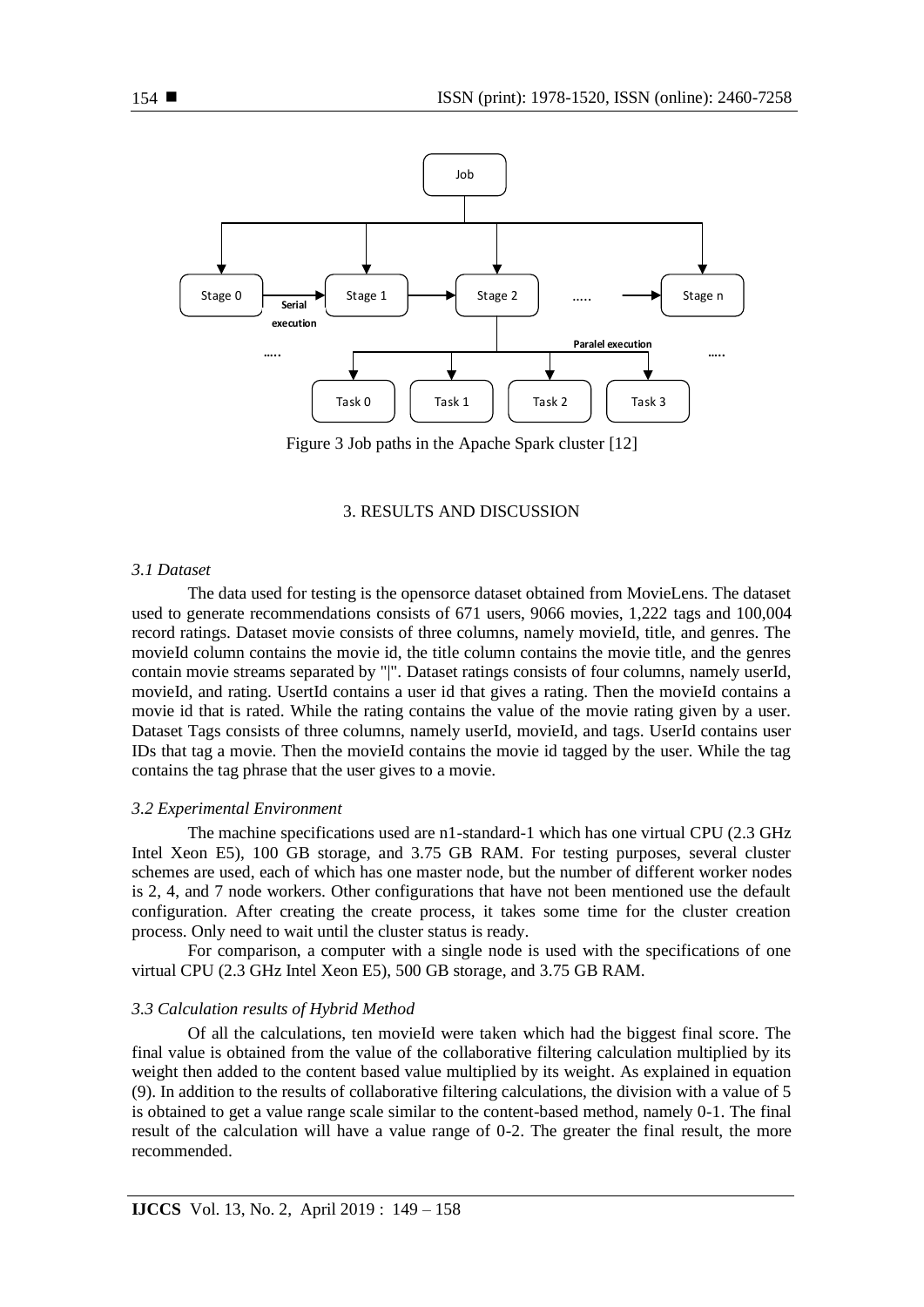The calculation results for each experiment that is done do not always find the same value. Often there are different rounding values. However, the difference does not affect the recommendation results due to movieId with the top ten order not changing.

| N <sub>0</sub> | <b>MovieId</b> | <b>Content Based</b><br>$(weight=1)$ | <b>Collaborative Filtering</b><br>(divided by $5$ )(weight=1) | <b>Hybrid</b>    |  |
|----------------|----------------|--------------------------------------|---------------------------------------------------------------|------------------|--|
|                | 70336          | 0,66717449109678                     | 0,74491634673289                                              | 1,41209083782967 |  |
| 2              | 2054           | 0,61050189855768                     | 0,80000000000000                                              | 1,41050189855768 |  |
| 3              | 58025          | 0,68081597297213                     | 0,71534288023423                                              | 1,39615885320636 |  |
| $\overline{4}$ | 32825          | 0,58441558619341                     | 0,80000000000000                                              | 1,38441558619340 |  |
| 5              | 117529         | 0,68081597297213                     | 0,69965882007545                                              | 1,38047479304758 |  |
| 6              | 41569          | 0,64893071080044                     | 0,71798528066884                                              | 1,36691599146928 |  |
| $\overline{7}$ | 136016         | 0,56406788846900                     | 0,80000000000000                                              | 1,36406788846899 |  |
| 8              | 6537           | 0,61292775385261                     | 0,75051285216518                                              | 1,36344060601778 |  |
| 9              | 85179          | 0,59518070272305                     | 0,76342020534217                                              | 1,35860090806522 |  |
| 10             | 61248          | 0,66717449109678                     | 0.69108733680345                                              | 1,35826182790022 |  |

Table 1 Calculation Results hybrid collaborative filtering and content based methods

# *3.4 Experimental results on the cluster*

To find out the scalability of hybrid content based and collaborative filtering methods that are run in clusters, speedup is calculated using equation (10).  $S_p$  is speedup of cluster.  $T_a$  is running time average of cluster with smallest number of worker.  $T_p$  is running time average of cluster that speedup will be calculated.

$$
S_p = \frac{T_a}{T_p} \tag{10}
$$

There several cluster schemes that have the number of workers for testing purposes, namely 1, 2, 4, and 7 workers. These data are processed in each cluster scheme using hybrid collaborative filtering and content based methods. Testing is carried out ten times in each cluster scheme. So that the total of all experiments conducted was 40 times as shown in Table 2. The "w" column represents the number of workers and the column "TRY (second)" represents each experiment performed.

| W              | <b>TRY</b> (second) |      |      |      |      |      |       |       |        |       |
|----------------|---------------------|------|------|------|------|------|-------|-------|--------|-------|
|                |                     |      |      | 4    |      | o    |       |       | g      | 10    |
|                | 607                 | 3158 | 2080 | 3923 | 2617 | 6359 | 11076 | 20425 | 252201 | 27298 |
| $\overline{2}$ | 543                 | 3779 | 2466 | 3555 | 3177 | 6464 | 10654 | 20180 | 25584  | 27441 |
| 4              | 238                 | 1176 | 793  | 1458 | 1205 | 3065 | 4642  | 5291  | 8132   | 9703  |
| $\mathbf{r}$   | 70                  | 687  | 640  | 667  | 676  | 1357 | 2032  | 2227  | 3721   | 5522  |

Table 2 Runtime testing hybrid collaborative filtering and content based methods

On each data and cluster size the average value is calculated. Then calculate the speedup value on each data size by using the division operation between its average value with the average value of the cluster that has the smallest number of workers, in this case the cluster with the number of workers one as shown in equation (10).

*Parallelization of Hybrid Content Based and Collaborative Filtering ... (Rakhmad Ikhsanudin)*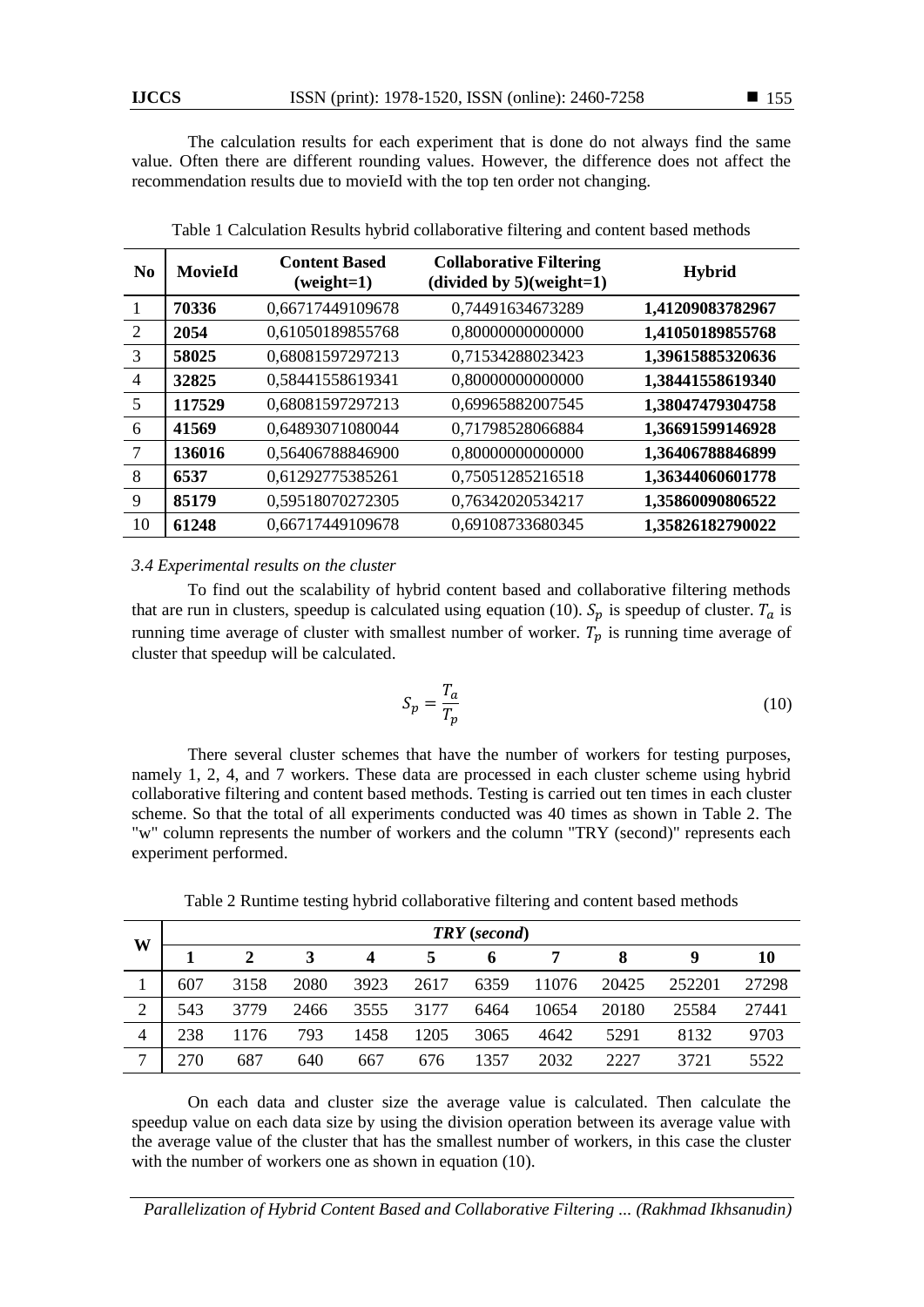Appear in Table 3 the increase in speedup is obtained as the number of node workers increases. Speedup is obtained between Apache Spark's standalone runtime on the Apache Spark cluster with 2 workers that are relatively the same, namely 1.003, cluster speedup with 4 workers of 2.913, and speedup back in the cluster with 7 workers of 5.85.

| Table 3 The results of the calculation of the speedup method of hybrid collaborative filtering |
|------------------------------------------------------------------------------------------------|
| and content based                                                                              |

| Worker | <b>Average Execution Time</b> | <b>Speedup</b> |  |
|--------|-------------------------------|----------------|--|
|        | 10412,2                       |                |  |
|        | 10384,3                       | 1,003          |  |
|        | 3574,8                        | 2,913          |  |
| –      |                               | 5,85           |  |

Examples of speedup calculations in clusters with 7 workers are shown in equations (11) and (12).  $S_7$  is a speedup obtained by a cluster with 7 workers.  $T_1$  is the average cluster execution time with 1 worker. Then  $T_7$  is the average cluster execution time with 7 workers. Figure 4 shows the speedup graph of the combination method of collaborative filtering and content based on the apache spark cluster.

$$
S_7 = \frac{T_1}{T_7} \tag{11}
$$

$$
S_7 = \frac{10412.2}{1779.9} = 5.85\tag{12}
$$



Figure 4 Speedup graph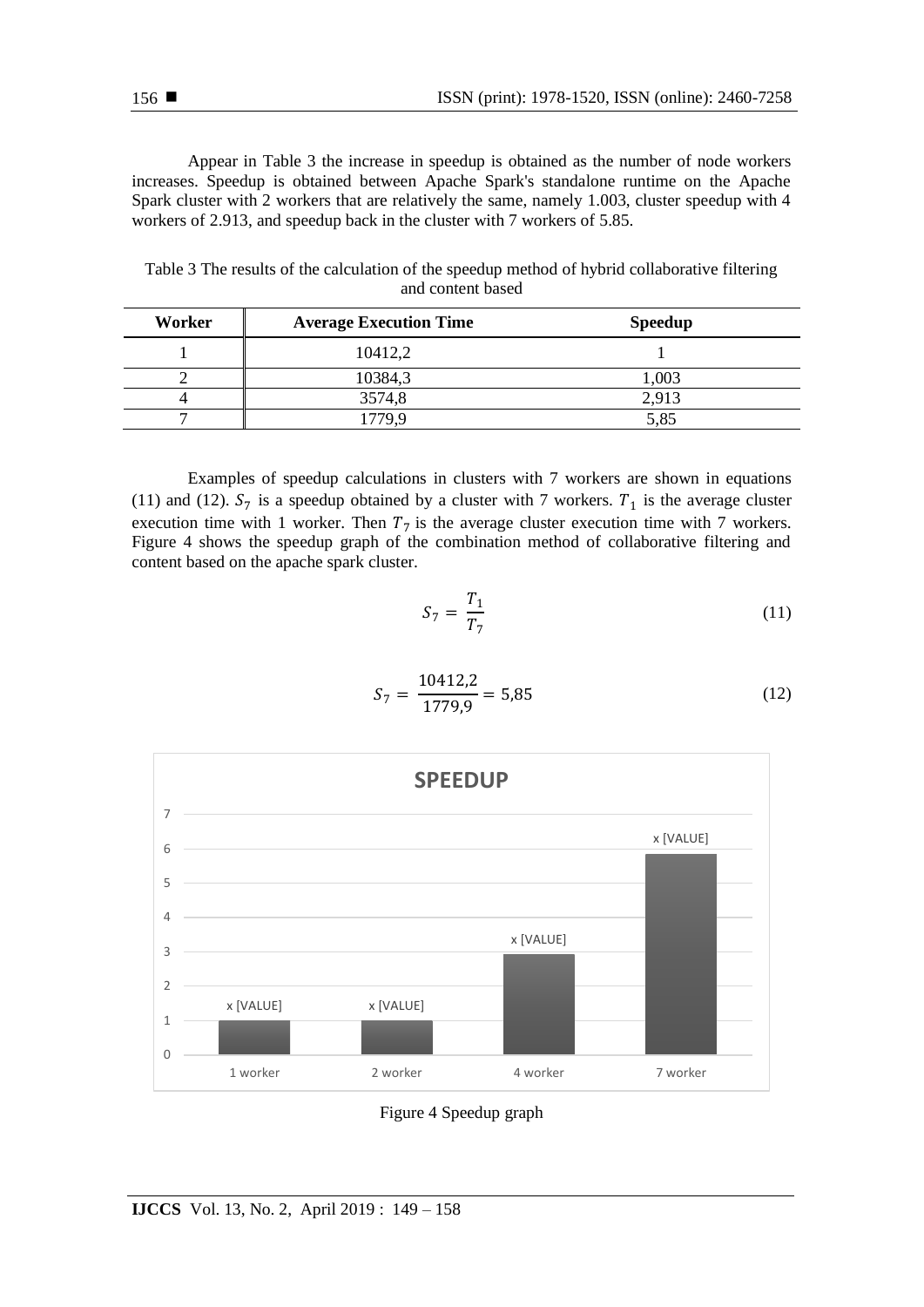# 4. CONCLUSION

The parallelization using Apache Spark on hybrid collaborative filtering and content based methods gets good runtime results. Shown in increasing speedup obtained in each cluster scheme as the number of workers increases. Obtained the speedup on the cluster scheme with 2 workers that is equal to 1.003 with an average runtime of 10384.3 seconds, speedup on the cluster scheme with 4 workers of 2.913 with a runtime of 3574.8 seconds, and an increase in speedup again found in the cluster scheme with 7 workers of 5 , 85 with a runtime of 1779.9 seconds.

# REFERENCES

- [1] F. Ricci, L. Rokach, and B. Shapira, *Recommender Systems Handbook*. 2015.
- [2] A. Segal, Z. Katzir, and K. Gal, "EduRank : A Collaborative Filtering Approach to Personalization in E-learning," *Proc. 7th Int. Conf. Educ. Data Min.*, no. Edm, pp. 68–75, 2014.
- [3] P. Wang, H., Zhang, "Hybrid Recommendation Model Based on Incremental Collaborative Filtering and Content- based Algorithms," *2017 IEEE 21st Int. Conf. Comput. Support. Coop. Work Des.*, 2017. [Online]. Available: https://ieeexplore.ieee.org/document/8066717/. [Accessed: 2- Sept- 2018]
- [4] S. Schelter, C. Boden, and V. Markl, "Scalable similarity-based neighborhood methods with MapReduce," in *Proceedings of the 6th ACM conference on Recommender systems - RecSys '12*, 2012, p. 163.
- [5] P. Ghuli, A. Ghosh, and R. Shettar, "A Collaborative Filtering Recommendation Engine in a Distributed Environment," *Proc. - 2014 Int. Conf. Contemp. Comput. Informatics*, pp. 568–574, 2014.
- [6] Y. Shang, Z. Li, W. Qu, Y. Xu, Z. Song, and X. Zhou, "Scalable Collaborative Filtering Recommendation Algorithm with MapReduce," in *2014 IEEE 12th International Conference on Dependable, Autonomic and Secure Computing*, 2014, pp. 103–108.
- [7] P. A. Riyaz and S. M. Varghese, "A Scalable Product Recommendations Using Collaborative Filtering in Hadoop for Bigdata," *Procedia Technol.*, 2016.
- [8] E. Casey, "Scalable Collaborative Filtering Recommendation Algorithms on Apache Spark," Claremont McKenna College, 2014.
- [9] W. G. S. Parwita, "Hybrid Recommendation System Memanfaatkan Penggalian Frequent Itemset dan Perbandingan Keyword," vol. 9, no. 2, pp. 19–21, 2015.
- [10] B. Sarwar, G. Karypis, J. Konstan, and J. Reidl, "Item-based collaborative filtering recommendation algorithms," in *Proceedings of the tenth international conference on World Wide Web - WWW '01*, 2001, pp. 285–295.

■ 157